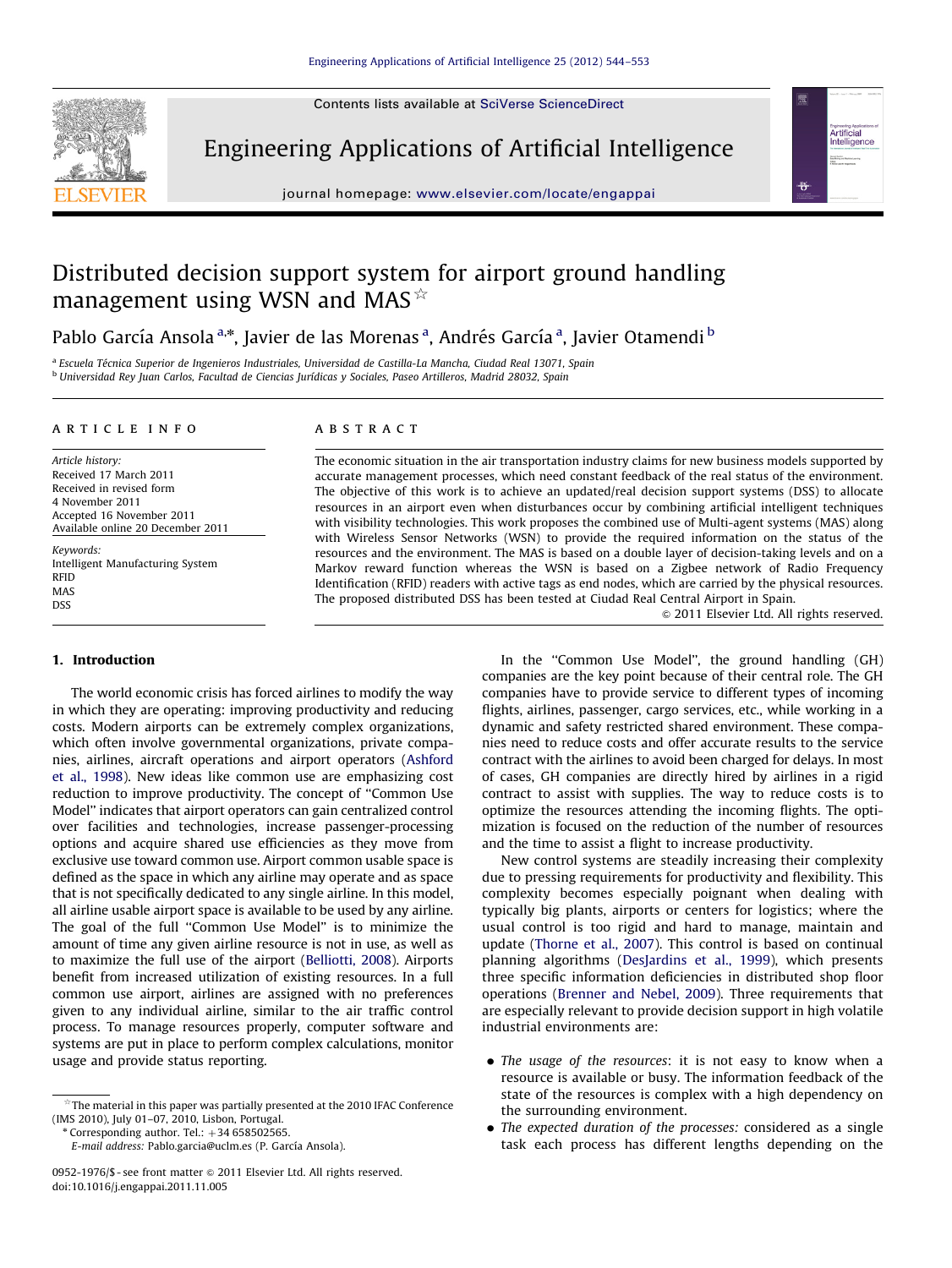external and internal conditions. The process cannot be completely defined as a mathematical static function or by a template as the real situation is in constant change.

• The coordination of the involved elements in a task or process: it is not easy to define the rules of negotiation in a collaborative environment and to reflect the strategic policies in every single operational decision.

For a modern system however, finding an adequate response to a broad range of possible new situations must be business-as-usual and this should apply even while the system is being modified/ updated [\(Garcia et al., 2003](#page--1-0)). Thus, distributed control becomes standard practice as it allows a division of the problem in smaller and more affordable ones. In this case, the control system relies on a negotiation process to take decisions that affect more than one of its parts ([Durfee, 1996](#page--1-0)). The need for an improvement in the connection between the real environment and the information systems is essential [\(Sandholm, 1999](#page--1-0)); Enterprise Resource Planning (ERPs), expert systems or other new information/management systems have given place to new architectures, which need constant feedback of information on the real environment.

This research also proposes the use of a WSN for acquiring tracking information on resources using RFID tags attached to mobile resources that are used at ground handling operations ([Sung et al., 2007](#page--1-0)). This new visibility framework based on RFID is a powerful tool to help distributed continual planning because of the continuous information feedback about the resources it provides. Following these ideas, the new control system (Fig. 1) needs to integrate heterogeneous information coming from the manufacturing/logistics environment through elements such as sensors (RFID or Barcode) or actuators (PLC, Robots or simple actuators) as well as from more complex information systems as ERP, WMS or even expert systems.

Once the information has been captured from high volatile environments, it is necessary to take short-term and even online decisions whenever deviations or disturbances from the plan arise (Schönberger and Kopfer, 2007). These assignment tasks are closely related to the processes of review, control, planning, updating of information and 24-h-data availability. The current scheduling/planning operations, usually centralized at a control department, are based on software tools with a great lack of field communication. To adapt these tools, new ideas and concepts coming from those used at the development of Intelligent Manufacturing Systems (IMS) can be applied in distributed planning and decision making ([Abramovici and Filos, 2009\)](#page--1-0). The current trend is to manage the information using new concepts as alignment, agile manufacturing, or interoperability. Most of these are being implemented through new artificial intelligent techniques such as Bayesian networks [\(Jensen, 1996](#page--1-0)), multiagent



systems ([Bussman et al., 2004](#page--1-0)), Neural networks ([Yu et al., 2009\)](#page--1-0) or Fuzzy systems [\(Lee et al., 2008\)](#page--1-0), which define expert DSS capable of adapting to disturbances.

The key contribution of the research is therefore the robust combination of MAS, DSS and WSN by taking advantages of all their individual features. The proposed combined framework is being implemented at the Ciudad Real Central Airport in Spain. This is a small airport and its demand is based on low cost companies and cargo operations. The airport wants to improve the productivity of ground handling resources by reducing delays, overloads and overstaff. This will reduce costs, following the path set by low cost companies. In the case at hand, software and hardware had to be developed from scratch and particularized to this airport. Thus, the first step was to develop a pre-validation environment that was presented as a demo show at the airport. This made possible the testing of the proposed MAS and the combination of ICTs before the deployment of the complete system.

### 2. WSN TO improve the visibility in high volatile environments

The first important stage towards making sound decisions is to gather the appropriate information. Even more so whenever the decision support system is to efficiently operate in real time conditions. Following the three requirements presented in the previous section; this DSS uses a combination of the technologies RFID and Zigbee to track the resources at an airport, a factory or a logistics center. The identified resources can be vehicles, products, pallets, machinery and employees. The idea is based on having a WSN capable to cover big distances and track resources on specific zones through the use of all the capabilities of RFID, especially those about identification, and not just to primarily activate/deactivate the WSN modules [\(Medagliani et al., 2010\)](#page--1-0).

The analyzed technologies of communication between readers were WIFI, WIMAX and Zigbee. The reasons for selecting Zigbee were its characteristics of acceptable distances, auto routing capability, low consumption and a sufficient bandwidth. Zigbee is a specification of a set of high-level protocols for wireless communication, for use with low-power digital radios, based on IEEE 802.15.4 Wireless Personal Area Network (WPAN). These applications require secure communication with low data transmission rates and maximization of battery life, following the current technological developments and trends [\(Ansari et al.,](#page--1-0) [2009\)](#page--1-0). Its main features are the low consumption, the mesh network topology and its easy integration (nodes can be manufactured with very little electronics). Zigbee network topologies allow three alternatives: star, tree and mesh. For the situation in hand, the mesh topology is particularly interesting, allowing to maintain the communications even in the event of failure in one or more of the Zigbee nodes; as new routes can be recalculated by the coordinator node. In the tested Zigbee system, the communication module can cover around 400 m with a rate of 250 kb/s, performing a large number of identifications per second between nodes. In this option, the bottleneck is the read speed of the RFID reader because of the implemented anti-collision protocol. RFID is the technology of choice for product identification, which has a multi-level standard: the Electronic Product Code (EPC).

In the case of airports, information has to be shared in real time between ground handling companies, airlines, airport suppliers and air traffic control. From the point of view of ground handling, the use of the EPC standard provides a transparent way to share the information of this WSN among the agents involved, which is a key factor to be addressed in multi-company industrial environments. Using WSN based on Zigbee with RFID reader nodes, the Fig. 1. Current information flow in the control systems. identification process can cover big distances and, at the same